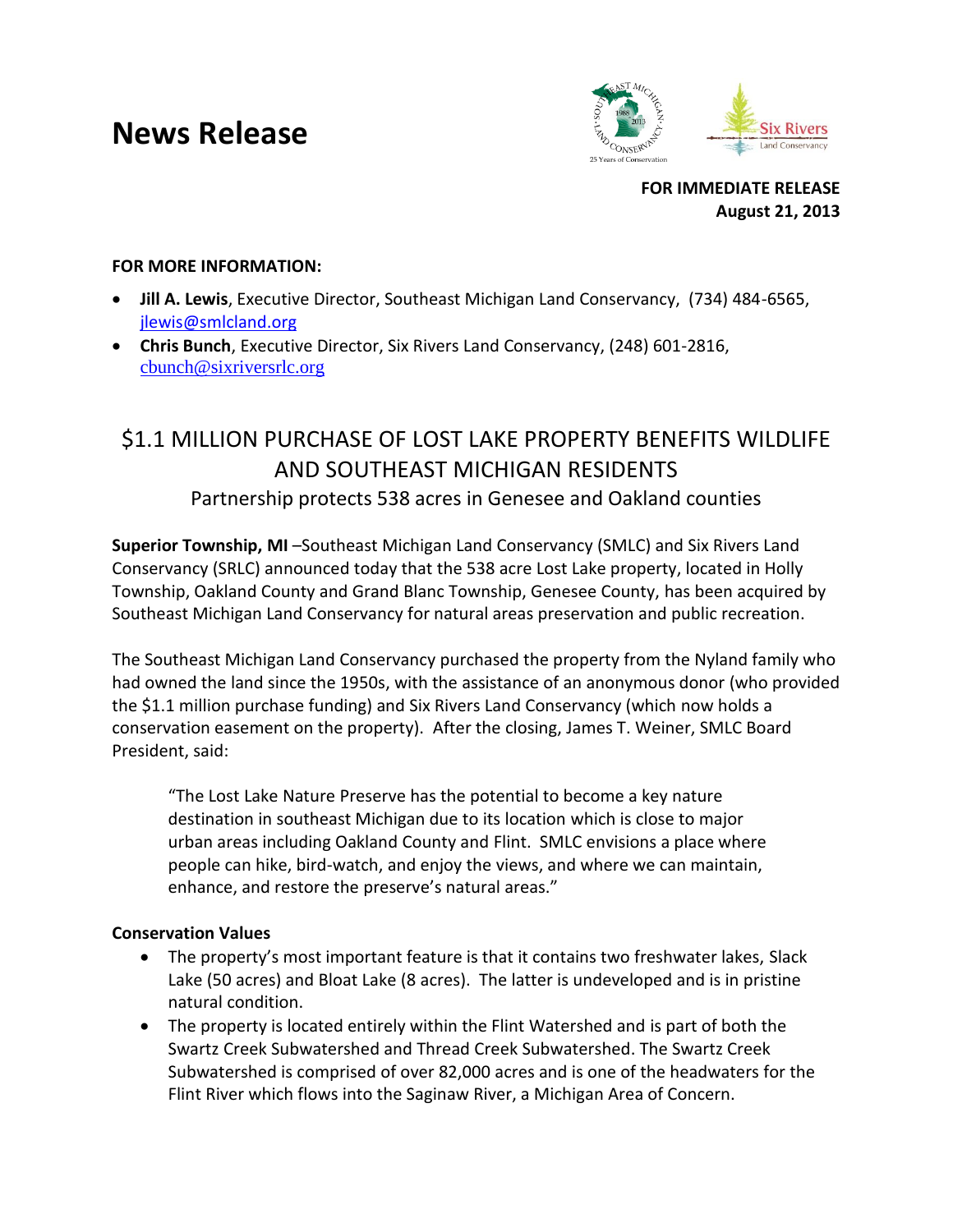- The property is integral to preserving the natural character of Oakland and Genesee County. It is comprised of approximately 50% wetlands, 40% woods, and 10% open meadows.
- Wildlife habitat includes the two lakes, wetlands, emergent marshlands, ponds, streams, open meadows and oak woodlands.
- The property contains old fields with possible remnant Oak Savanna a locally rare and critically imperiled ecosystem in the State of Michigan.
- Sandhill Cranes and Great Blue Herons frequent the property along with a variety of other wildlife.

Gail Danto, Six River Land Conservancy's Board President, stated, "We're grateful to SMLC for choosing Six Rivers to partner with it in preserving this relatively unspoiled property so close to major populations. We look forward to working with SMLC to ensure that residents in southeast Michigan have natural landscapes in their own backyards."

#### **Partnership Arrangement**

Six Rivers Land Conservancy acquired a conservation easement on the property at the same time the property was purchased by SMLC. This arrangement provides two layers of land protection and ensures that the property will always remain a natural area open to the public.

"We are thrilled to be a part of preserving this important property to benefit the region for generations to come. This project is hugely important, not only for its size, but also because it fits directly into the regional and State objectives to provide more accessible natural land where the majority of the State's population resides", said Chris Bunch, Six Rivers Land Conservancy Executive Director.

## **Future Goals**

Southeast Michigan Land Conservancy plans to establish the property as a nature preserve open to the public for passive recreation and on-site education. Hiking trails, scenic overlooks and demonstration sites will provide visitors with opportunities to enjoy a beautiful landscape while also learning about natural areas restoration. SMLC Executive Director, Jill A. Lewis, stated:

"The purchase of the Lost Lake Nature Preserve is a dream come true for SMLC. We are grateful to our donor and to Six Rivers Land Conservancy for agreeing to partner with us on this significant project. We are especially pleased to be able to provide a place where southeast Michigan residents can enjoy nature in a beautiful and serene setting while also protecting critical wildlife habitat and preserving valuable natural features including the lakes and wetlands."

#### **Partner Information**

*Southeast Michigan Land Conservancy, a 501(c)3 nonprofit and qualified conservation organization established 25 years ago, has protected approximately 3,400 acres across*